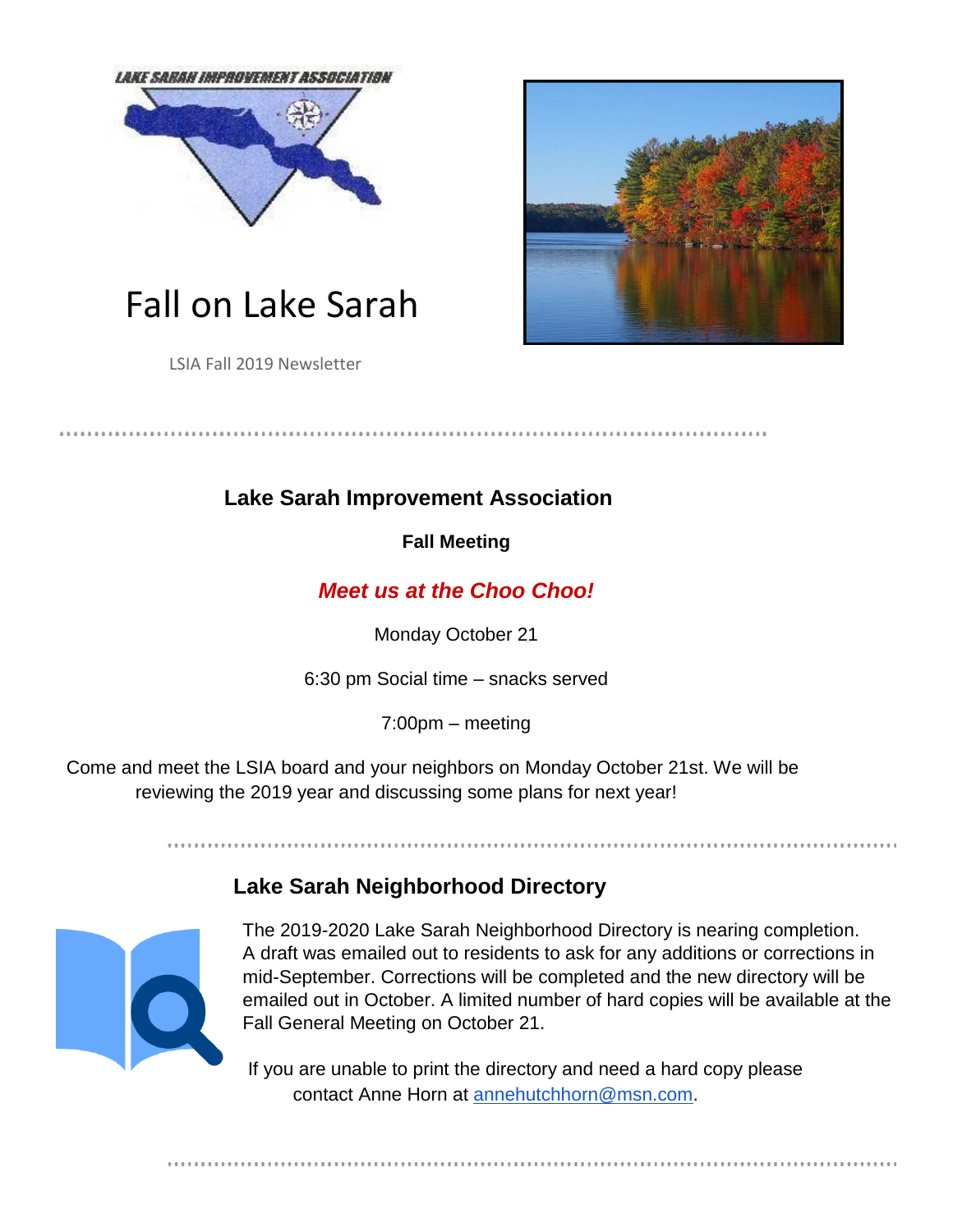#### **Summer Picnic Success!**



The annual Lake Sarah summer picnic was held in July. It was a beautiful afternoon! Many neighbors were able to come and play games, meet other neighbors and eat! One of the highlights again this year was having the Lakes Area Ice Cream truck (owned and operated by the Foster family on Lake Sarah) come and provide treats for all!



Thank you again to the Jorgenson family for hosting our annual picnic at their beautiful Shady Beach park!

#### **A Sad Farewell….**

Len Nadasdy, a long-time resident of Lake Sarah and owner of the famous "Camelot" home passed away recently. Last fall Dolores Ullstrom (a Lake Sarah neighbor and historian) interviewed Len and wrote a wonderful historical article about Len.

We have included a link to this [fascinating article](http://www.lakesarah.com/images/Lens_story.pdf)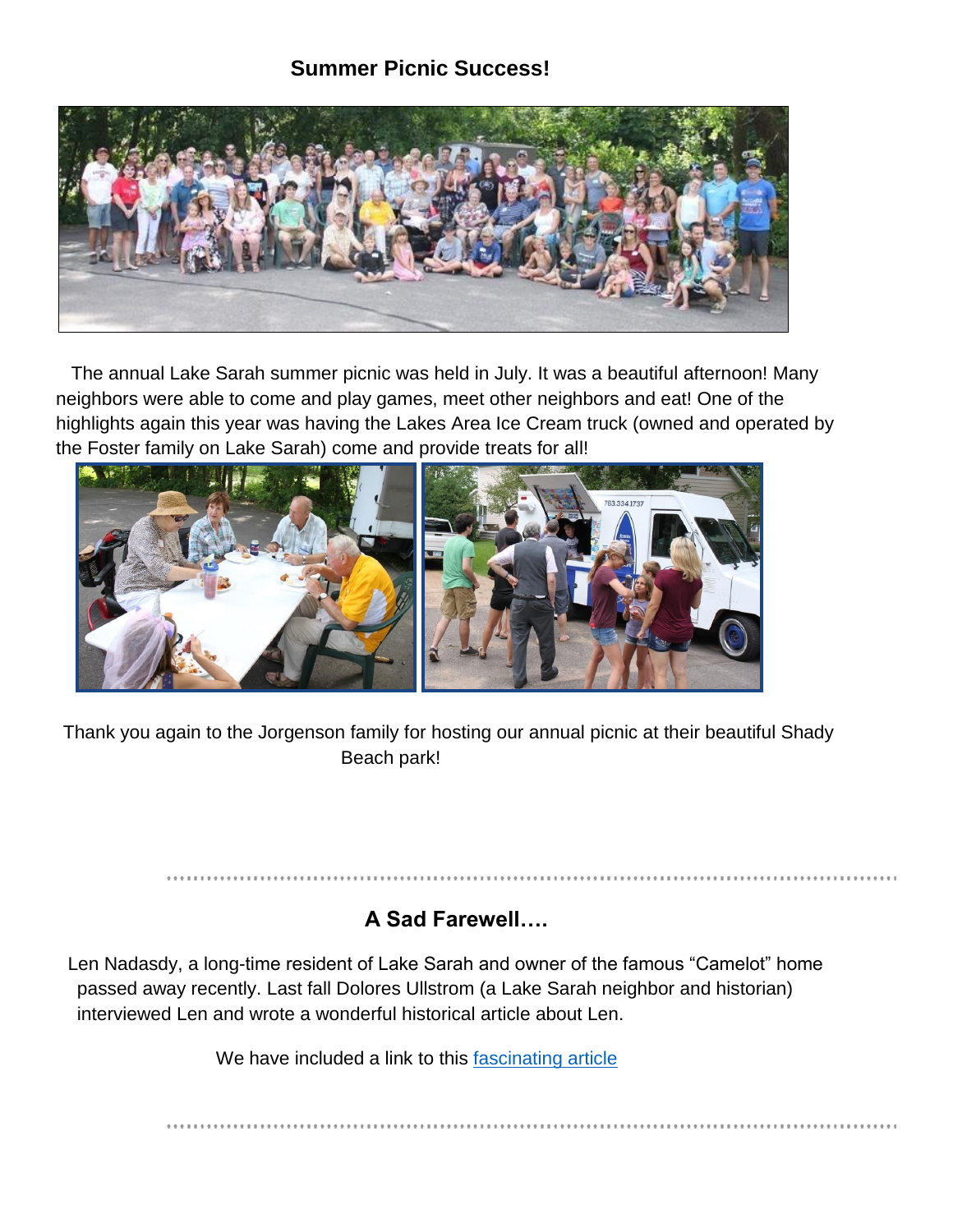## **LSIA Membership**

We are happy to report that 140 lake residents paid membership dues for 2019!

Thank you to all who have supported LSIA through membership this year. We submitted a list of the paid members to Randy's Sanitation in August.



# **A BIG THANK YOU!**

The Lake Sarah Improvement Association would like to thank **Scott Walsh** for his many years of service to Lake Sarah! Scott has recently resigned from his position on the LSIA board. Scott has spent countless hours (and years!) working to improve the water quality of Lake Sarah. This has included working with the DNR, helping to organize the

Lake Vegetation Management Plan, clearing the bogs, maintaining the water outlet, monitoring for Aquatic Invasive species, and MANY other projects!

Thank you Scott for all you have done!

# **Hennepin County Grant Update**

The first phase of our AIS grant courtesy of our partners at Hennepin County is underway! You may have noticed some public access observers over the course of this summer and fall, taking notes, having conversations and surveying users of Lake Sarah. So far, the findings have been interesting with unexpectedly broad use of the lake from around the state and even across state lines. The surveying and observations are still taking place and will be gathered and processed for insights going forward in the weeks and months ahead. The varied use of the lake underscores both the importance of implementing best practices to halt the spread of AIS as well as the very timely partnership on this project with Hennepin County! The findings of phase 1 will help inform the construction of phase 2, the lake resident survey. Stay tuned for more updates!

## **CD3 Station**

As of October 1st, our CD3 Station at the Public Access has seen 1,730 total uses via the scrubber, plug wrench, grabber, and lighting tools!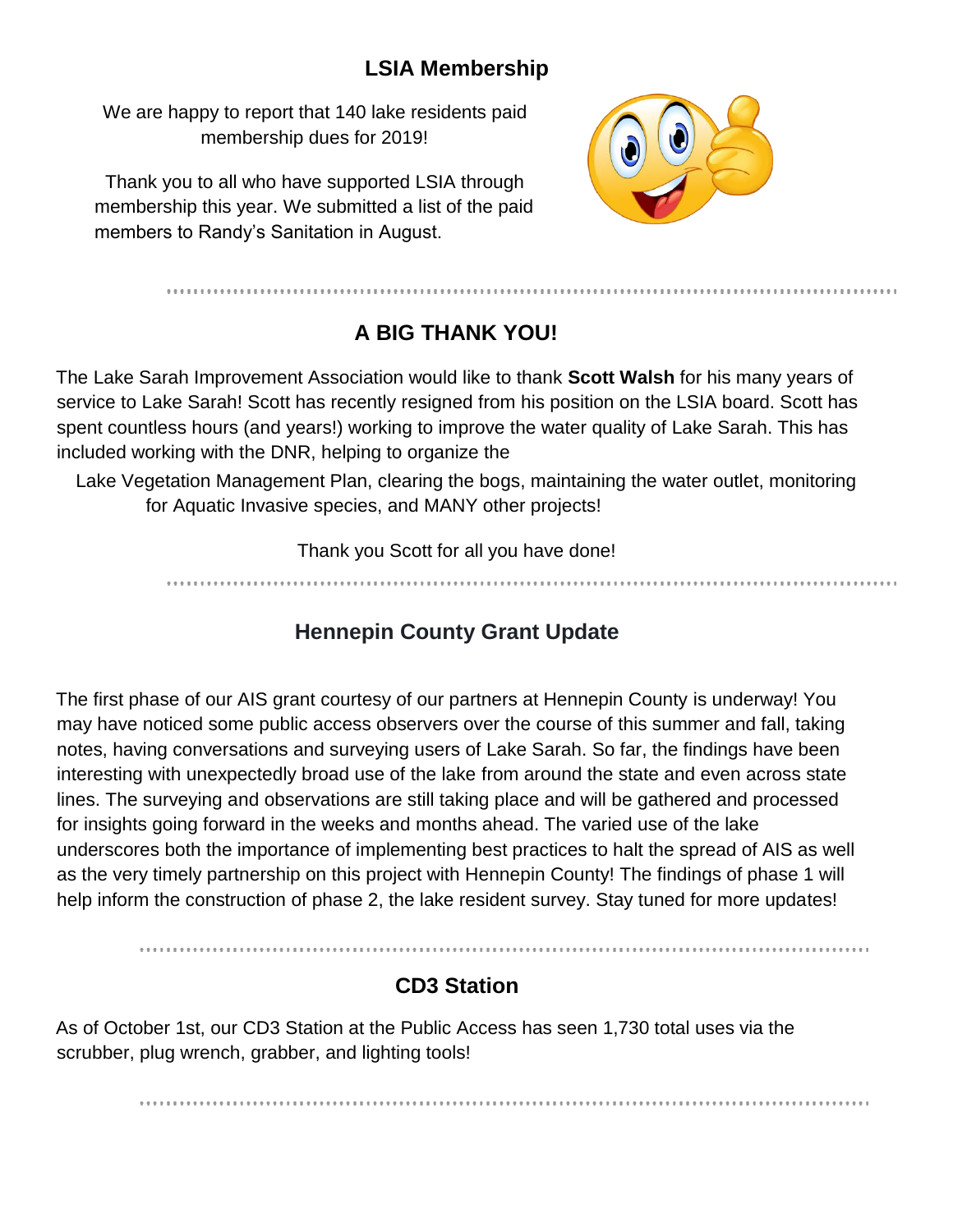## **The Walleye are Coming**

Paperwork has been submitted to privately stock Lake Sarah with walleye fingerling again this fall! This year, the board has decided to match the generous donations of those who have contributed to our walleye fund, so instead of around 1,000 new fish, this year we should be approaching 1,400 future lunkers! We are targeting a mid-October stock, and will share pictures on the website when the time comes!





# **Little Log Cabin Library**

We are excited to announce that our Lake community now has its own Little Free Library. It has been in the works for over a year. The Library was built by Bob Berens and in storage until the right location was determined. It was at the Night To Unite in

August at the Fosters' that interested parties got together. Mel Knapton offered his garden area as host site. It is the ideal location, safely away from traffic but on Lake Sarah Heights Drive, a busy road. The Library, named Log Cabin Library is, as are all Little Free Libraries, take one, share one community asset.

Joe Ullstrom, an avid reader who lives nearby, is the Libraries' steward. His role is to encourage participation and to help establish an inviting area around the Library. Anyone willing to help with this part of the project, is strongly encouraged to contact Joe at 763-479- 3292. He is open to ideas.

We would like to thank Bob, another avid reader, for his contribution of time and materials to build the Log Cabin Library.

A big thanks also to the Knapton family for the use of their property. The hope is that everyone will make use of our new Library.

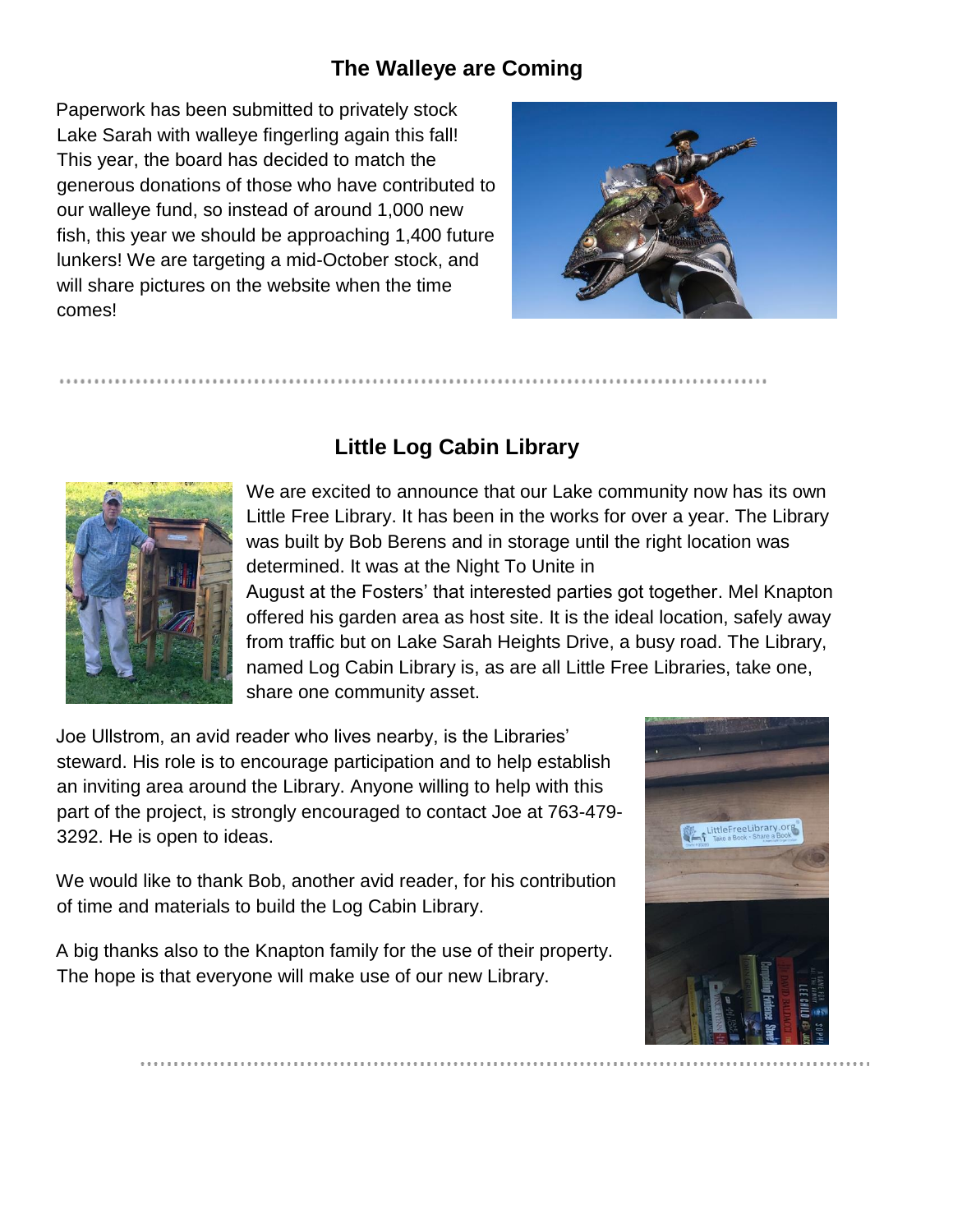# *<sup>a</sup>National Champ Hall of Famer in our midst*

By Dolores Ullstrom

Maybe I'm the only one in the Lake Sarah neighborhood not well acquainted with Joe Knapp's success in water skiing. But, in case there are a few more of you out there who do not know this very interesting guy, I would like to introduce Joe to you.

For forty years I have lived just down the street from him. When we first met early in June of this year, we were more or less strangers. "How can this be," I asked myself. After giving it some thought, I have come to the conclusion it is because Joe and I travel in different circles. There is no doubt that we both love lake living, but we focus on different areas of interest. His circle of interest includes long periods of bare, wet feet; mine does not. I keep my shoes on.

When he was a child, Joe took an interest in waterskiing and since age 21, his focus has been barefoot waterskiing. At sixty-four years of age, Joe plans to participate in barefoot waterskiing tournaments well into his nineties and possibly beyond! To this end, he runs 5k's three times a week, trains whenever he can, eats a healthy diet and generally maintains an active lifestyle.

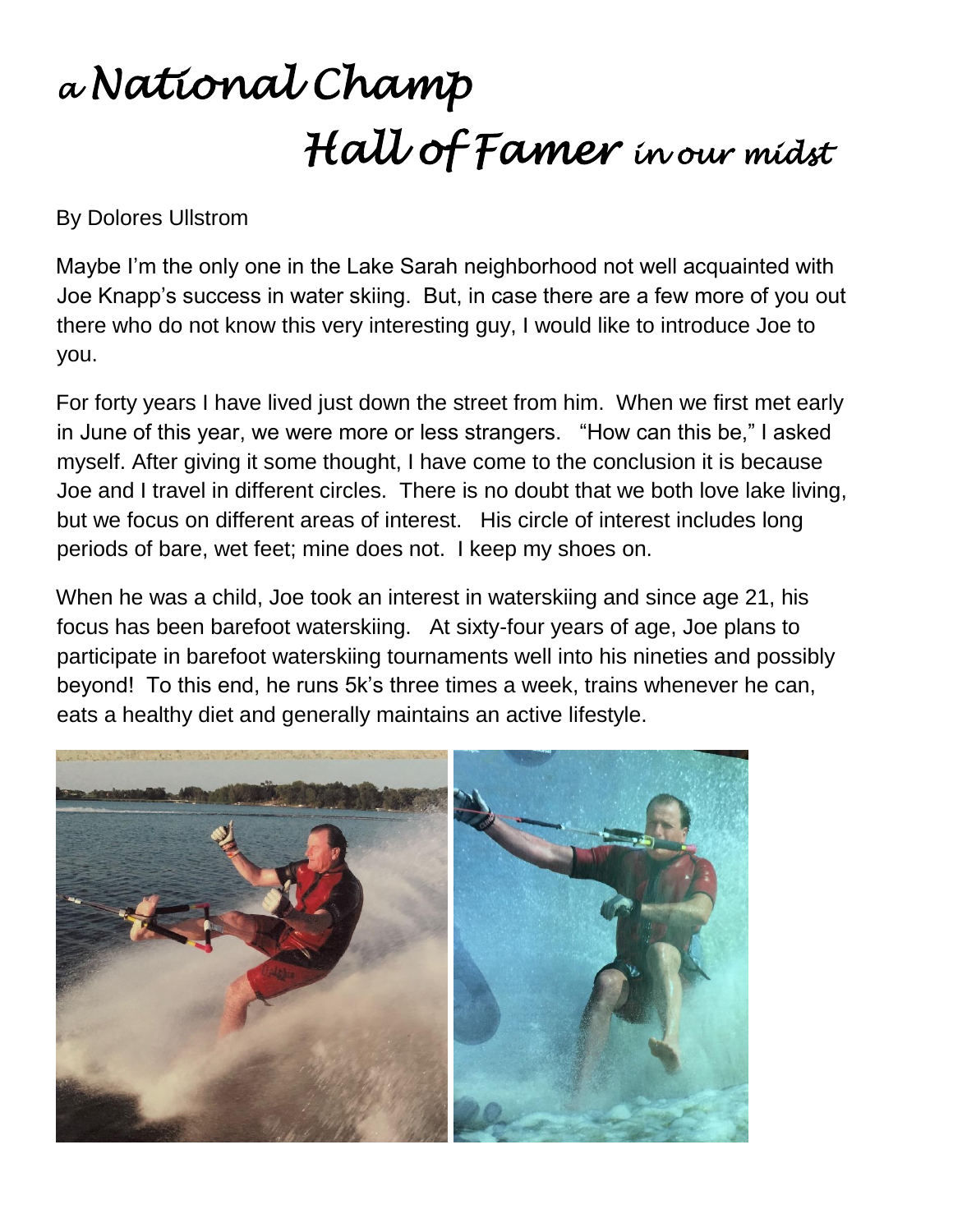Joe has competed in all three events at all 41 National Barefoot Skiing Championship tournaments. He is the only individual in the country to have done so. This does not, of course, happen by accident. Among other things, hard work and dogged determination play a major role. The three events at all National Tournaments are slalom, trick, and jump. In addition to participating in the competitive side of skiing, Joe is a tournament organizer and a qualified judge of tournament events.

Until he moved to Lake Sarah in 1979, Joe lived in Excelsior, MN. where his dad, Dick Knapp, was for forty years, owner of Knapp Radio and TV. Mr. Knapp was also mayor for eight years. Joe tells the story about the store's first TV. It arrived in 1949. No one took enough interest in this new, modern gadget to buy it. So the TV sat on the store's shelf for a couple of years until Mr. Knapp donated it to his church for a fund raising raffle.

Joe was one of thirteen Knapp children. He graduated from Benilde High School. Joe recalls that he got his first pair of new shoes when he entered Benilde. Till then his older brothers let him wear their hand-me-downs.

A clue to understanding Joe is the story about how he traveled to and from Benilde. Each day his dad gave him 70 cents for bus fare from Excelsior to St. Louis Park. Joe had other plans for the money. Instead of riding the bus, he hitch-hiked every day to school. He was a junior before his parents found out about the hitch-hiking escapade. The 70 cent fare subsidy stopped immediately

With a smile, Joe says that being the ninth child in his large family, he has had to work hard to get some attention. In addition, there were strong competitive feelings between him and a few of his brothers. Joe believes that these factors have greatly influenced his life. It is within this milieu that Joe's fierce interest in barefoot skiing competition most likely fits in. He is a singular type of guy and is very comfortable with that.

Joe was about nine when the family went camping at Lake Independence Campground (Baker Park). His dad had a 10 horse, green Johnson outboard motor which he attached to a small rented fishing boat. A rope was tied to a back corner of the boat for the kids to hang onto while skiing. Given the angle of pull and the weight of each skier, the boat moved in a catywampus fashion around the Lake. Joe was hooked. He learned patience waiting for his next waterskiing opportunity.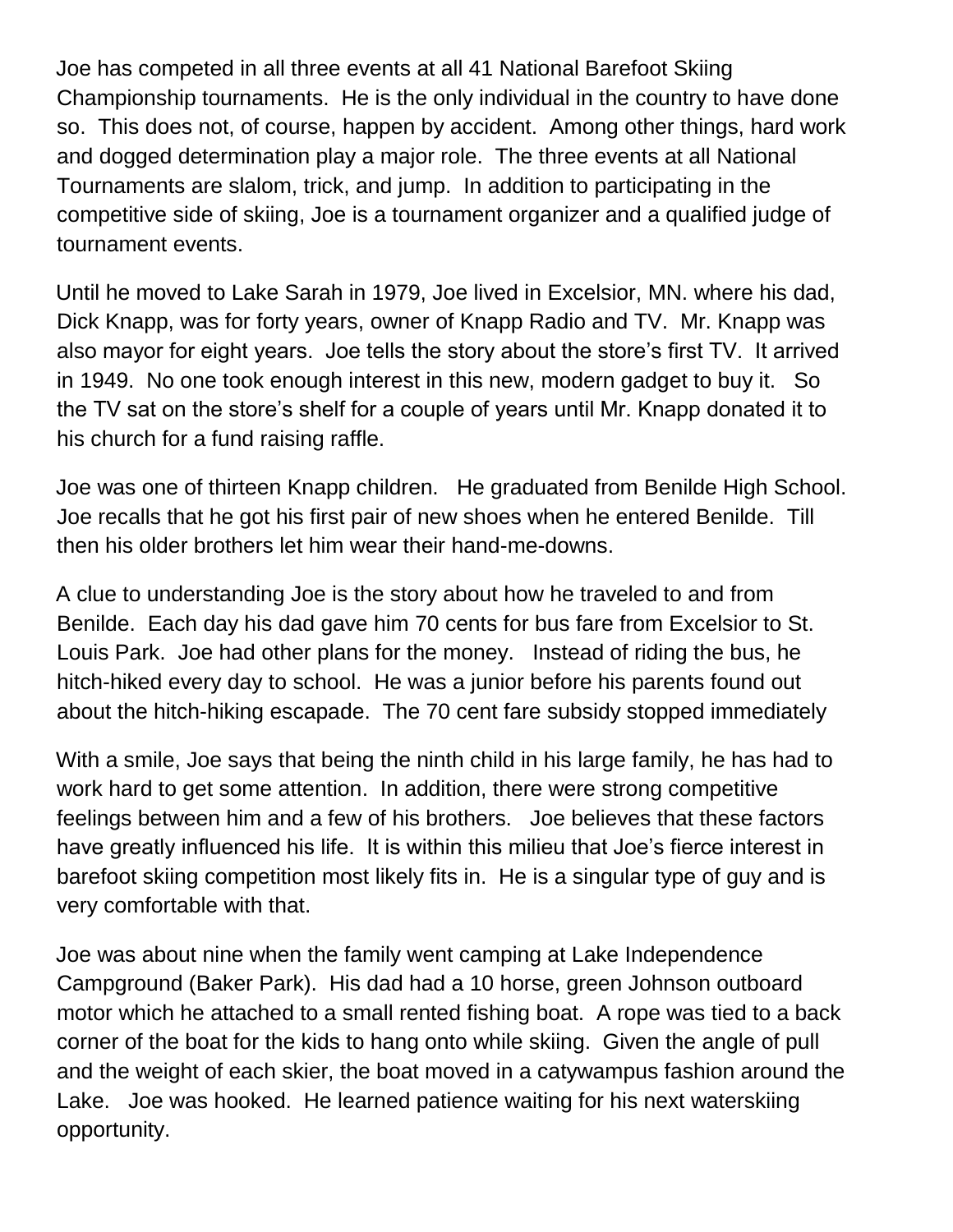During the summer of his thirteenth year, a neighbor, a guy about 30 years of age, asked Joe and his younger brother to drive his boat so he could ski. Joe accepted enthusiastically. In due course, he also got to ski. As he got more proficient, Joe attempted tricks and jumps, anything to challenge himself. He eventually got to where he could use one ski. Three years after the start of this endeavor, he attended a water skiing show on Lake Minnetonka. One of the skiers in the show stepped out of the one ski he was using and skied barefoot for a brief time before falling. Barefoot skiing, at that moment, became Joe's next challenge.

It did not happen immediately. Joe had to wait until he got himself a fast enough boat before he could attempt barefoot skiing. Joe tells me that appropriate boat speed is one of the secrets to barefoot skiing success. At age 21 Joe purchased a 173 Glastron with a 115 hp outboard motor. He thus began the process by which he gained national and probably international fame in the sport.

The formula used to determine appropriate boat speed for an individual skier is twenty mph plus 10% of the skier's body weight. Too slow a speed and the skier cannot get up or maintain an upright position. Too fast and the skier's feet must be protected from damaging friction. Feet that do not ride on top of the water, doom the skier to failure.

The very first Barefoot National Championship Tournament was held in 1978 in Waco, TX. Joe won his first Overall Championship in Owego, NY in 1987 on Spencer Pond. He won his second National Championship in 1991. A baseball fan, Joe is sure there is a connection between his skiing and Twins' World Series successes. Joe has however been more successful than the Twins. He has gone on to win the Nationals in 2003, 2005, 2011, 2015, and 2018.

Joe is proud to say that Minnesota's first State championship tournament was held on Lake Sarah in 1980. Placing in state tournaments is a way to qualify for Nationals. Tired of travelling to other states with equipment and officials required to conduct each tournament, Joe helped organize the tournament on Lake Sarah. Bigger, busier lakes are not good tournament sites. Calm water is another secret to barefoot success.

Joe and his wife Debbie met in 1976. At a time when hitch hiking was a safe and popular means of transportation for many, Debbie, who didn't own a car, lived in Excelsior and hitch hiked every day to work. One day, Joe offered her a ride. Their first date was at a John Denver concert. Eventually they talked marriage and that is what led them to Lake Sarah. Debbie's search for household furnishings took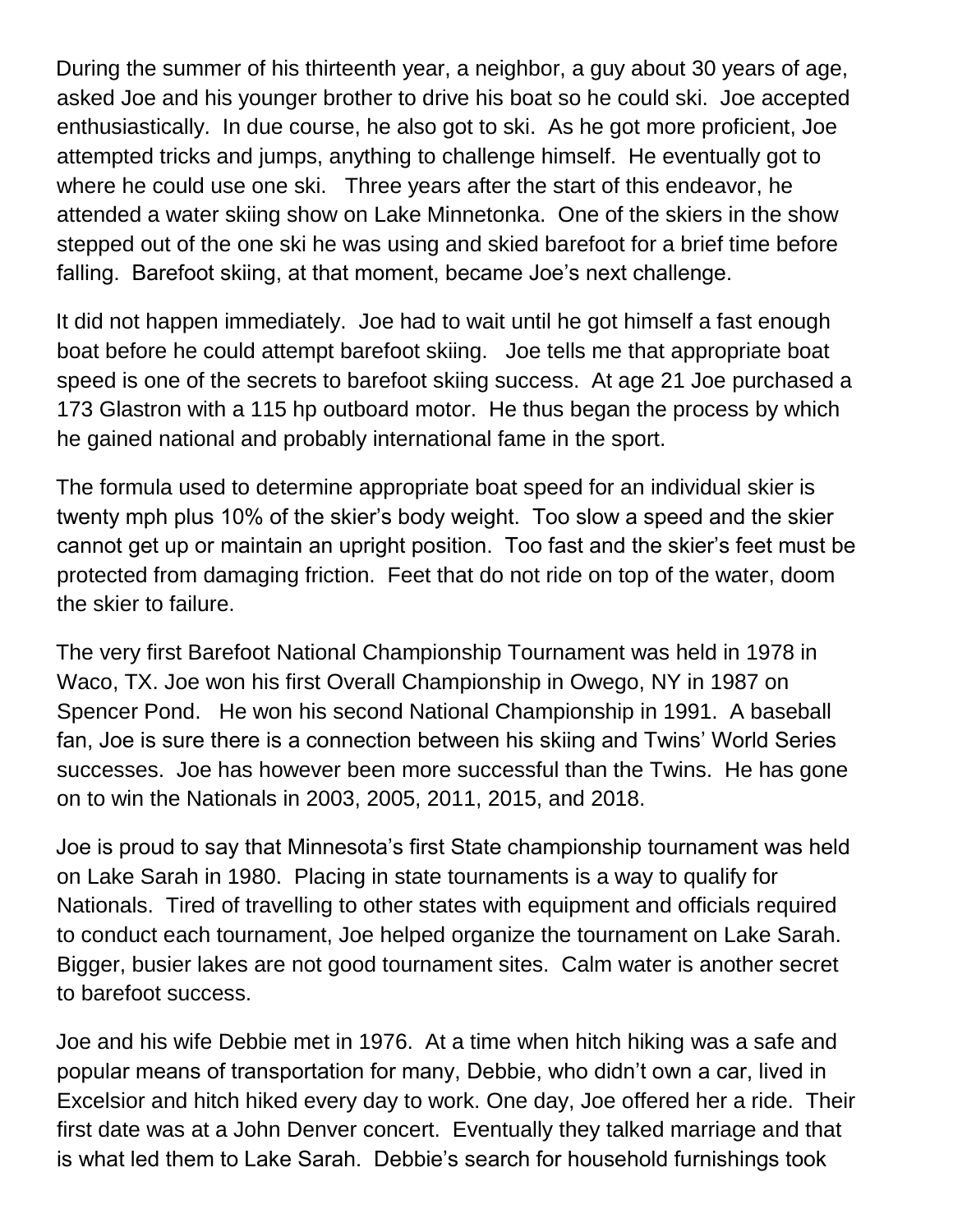her to newspaper want-ads and while looking for garage sales, she spied a reasonably priced cabin for sale on Lake Sarah. After purchasing that cabin for \$39,900, Joe moved in on Nov. 1, 1979. Joe and Debbie were married June 12, 1982. Two sons were born, Justin and Travis. Justin is now married. Travis was killed in a very tragic car accident in Medina when he was 15.

Over the years the Knapps have completely renovated and expanded their cabin. In 1984 the house was raised and a walkout basement put under it.

While Joe has many stories, one of his favorite is the one in which he believes Providence, played a key role in making conditions just right for him to successfully complete a once in a life time feat. It happened on Lake Superior in 1976 over the Fourth of July holiday. The Lake, known mostly for rough water and sudden changes in weather conditions, remained smooth as silk for several days while Debbie and he were camping in Two Harbors. Using one ski, Joe asked Debbie to pull him as far as she could until the boat's gas tank showed half full. She was then to turn around and return to Two Harbors. The boat got as far as Silver Bay before Debbie turned the boat around. Sixty-five miles and 2 1/2 hours later, the one ski marathon event ended. Lake Superior's unusually calm conditions played a major role in making this "event" possible. It wasn't a public event but nonetheless a significant personal achievement for Joe. Through it, he learned a lot about himself.

Debbie, in her younger days was an active barefoot skier. Unlike Joe, she does not like the attention that tournament participation invariably brings. After becoming a mother, she retired from tournament competition. She continues to drive frequently while Joe skis.

Since 1988 Joe and Debbie have owed a 454 cu.in. 330 hp Correct Craft, Barefoot Nautique. It is powerful and at a family gathering on Lake Sarah, it pulled all eight of the Knapp brothers

Given the nature of the sport, I asked about injuries. Joe has had several injuries including a deep cut on his right cheek bone, a fracture to his left forearm, dislocated right shoulder, and left knee tendon damage. These injuries have not kept him from National competitions. The cut to his cheek occurred on Lake Sarah in 1986 and required 38 stitches. It occurred four days prior to a national competition in Defiance, Ohio. Joe participated in the competition and was told that because of the high level of pollution in the river, the stitches had to be removed to prevent infection. He now has an almost invisible scar on his cheek. One has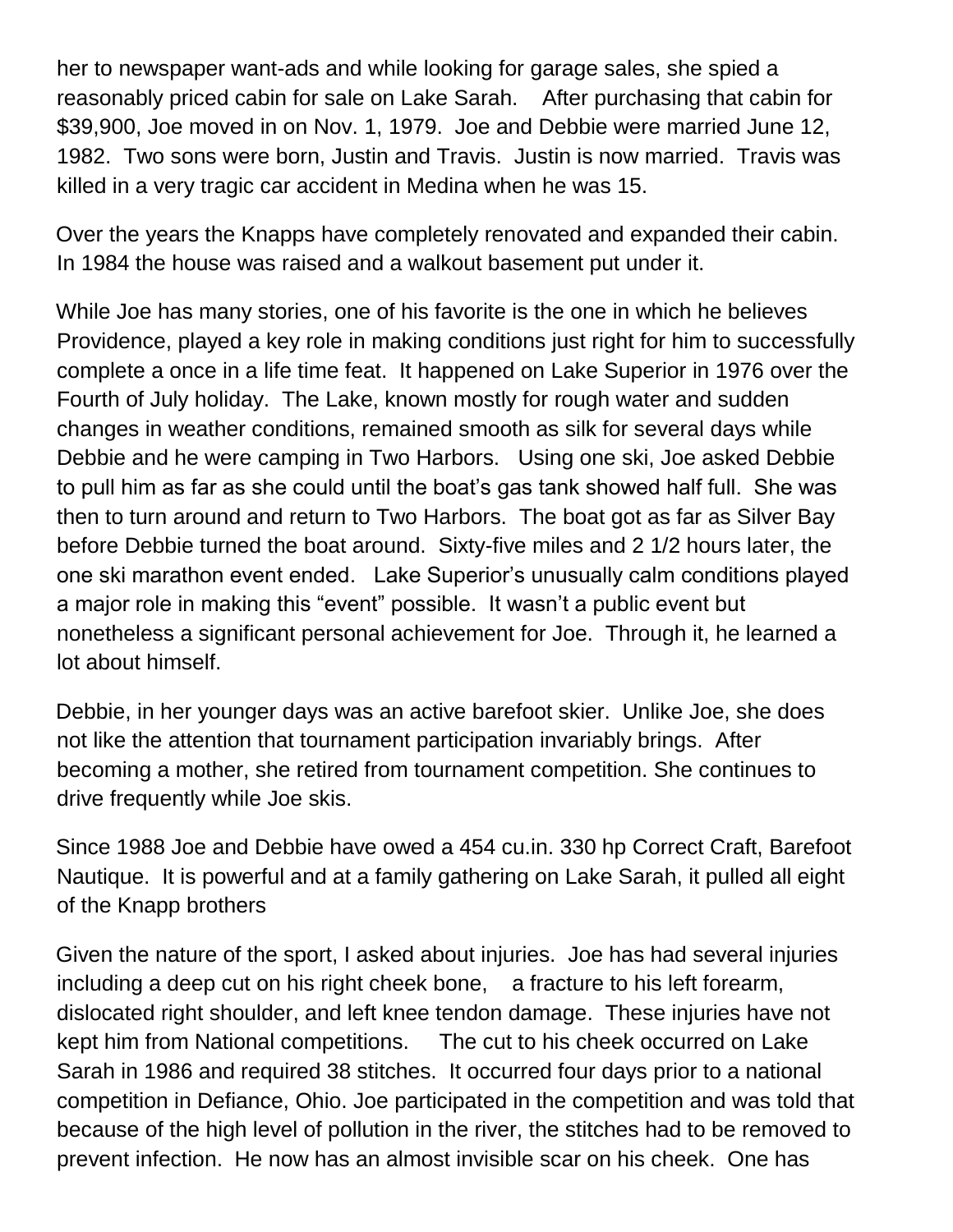hope that since then the river has been cleaned up more than a little. Aware of the risks, Joe says one must put all fear aside in order to achieve an award winning performance.

On May 18, 2018 Joe was inducted into the Minnesota Senior Sports Association Hall of Fame. Included in the program for the event is a photo of Joe in which he is covered with snow and icicles.



Joe Knapp – Minnesota Senior Sports Hall of Fame - Barefoot Water Skiing

Water skiing is not thought of as a winter sport. But Joe doesn't buy that. On January 1 of every year for 43 years, he and members of a water skiing organization have skied the Mississippi River. Or should I say that each Jan. 1, they attempt to ski the river. Three times in all those years, they have been prevented from skiing due to heavy ice buildup. On successful years, they have spent up to five hours clearing away ice. About a quarter of a mile of open water is needed to make skiing possible.

Barefoot skiing requires a surface free of debris. Even a dead fish can be a problem. A floating dorsal fin can enter the arch of the skier's foot and require